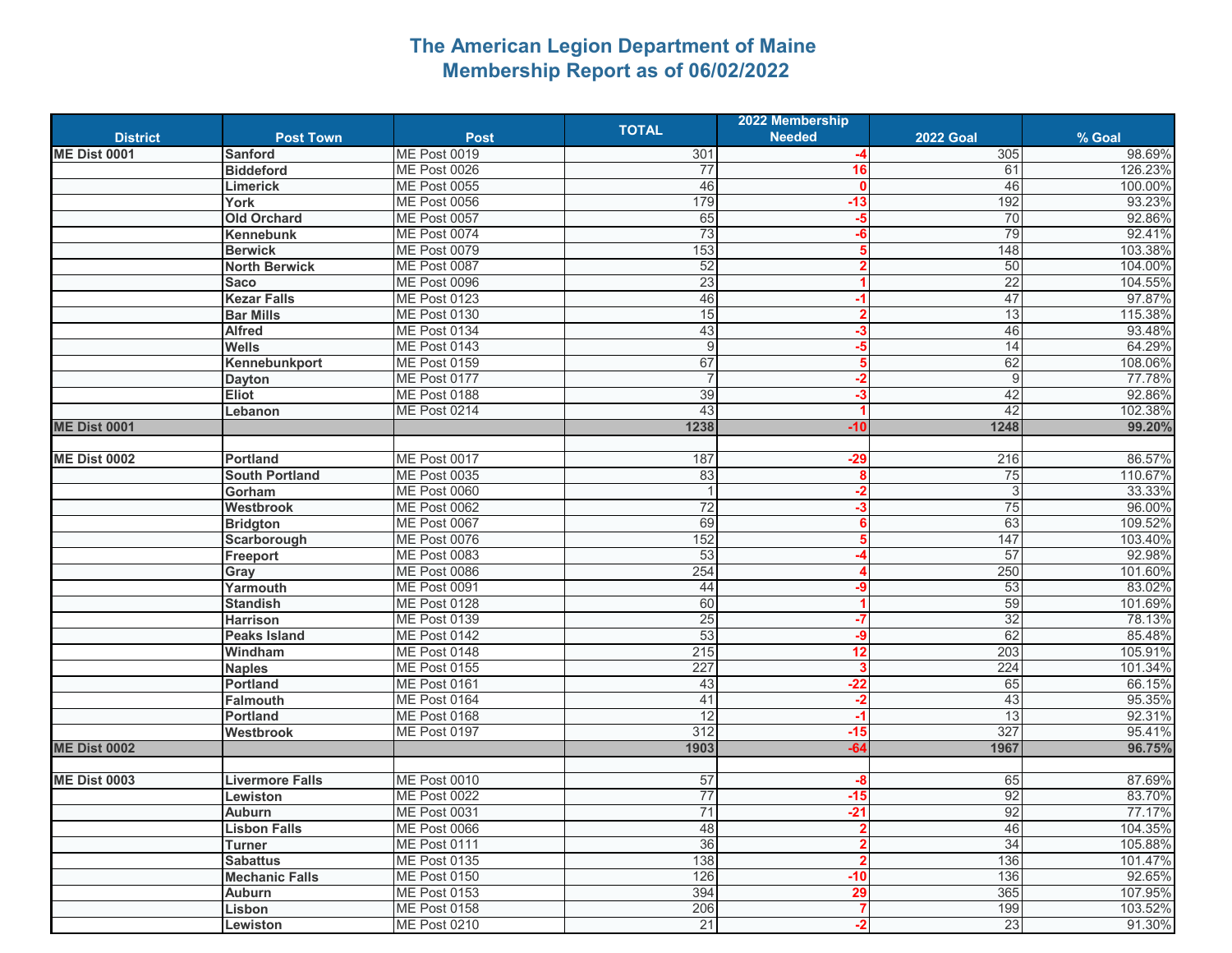|                     |                         |                     | <b>TOTAL</b>   | 2022 Membership |                  |                   |
|---------------------|-------------------------|---------------------|----------------|-----------------|------------------|-------------------|
| <b>District</b>     | <b>Post Town</b>        | <b>Post</b>         |                | <b>Needed</b>   | <b>2022 Goal</b> | % Goal            |
| <b>ME Dist 0003</b> |                         |                     | 1174           | $-14$           | 1188             | 98.82%            |
|                     |                         |                     |                |                 |                  |                   |
| <b>ME Dist 0004</b> | Farmington              | ME Post 0028        | 130            | -8              | 138              | 94.20%            |
|                     | Kingfield               | ME Post 0061        | 50             | $-1$            | 51               | 98.04%            |
|                     | <b>Phillips</b>         | ME Post 0064        | 23             | $-11$           | 34               | 67.65%            |
|                     | <b>Strong</b>           | ME Post 0078        | 29             | $-3$            | 32               | 90.63%            |
|                     | <b>Wilton</b>           | ME Post 0117        | 3              | $-3$            | 6                | 50.00%            |
|                     | Rangeley                | <b>ME Post 0120</b> | 18             | $-2$            | 20               | 90.00%            |
| <b>ME Dist 0004</b> |                         |                     | 253            | $-28$           | 281              | 90.04%            |
|                     |                         |                     |                |                 |                  |                   |
| <b>ME Dist 0005</b> | Rumford                 | ME Post 0024        | 316            | $-23$           | 339              | 93.22%            |
|                     | <b>Buckfield</b>        | ME Post 0058        | 79             | $-3$            | 82               | 96.34%            |
|                     | <b>Locke Mills</b>      | ME Post 0068        | 70             | 3               | 67               | 104.48%           |
|                     | <b>South Paris</b>      | ME Post 0072        | 50             | -3              | 53               | 94.34%            |
|                     | <b>Bethel</b>           | ME Post 0081        | 61             | $-1$            | 62               | 98.39%            |
|                     | Norway                  | <b>ME Post 0082</b> | 77             | $-7$            | 84               | 91.67%            |
|                     | <b>Dixfield</b>         | ME Post 0100        | 29             | $\mathbf{0}$    | 29               | 100.00%           |
|                     | Oxford                  | <b>ME Post 0112</b> | 35             | -6              | 41               | 85.37%            |
|                     | Fryeburg                | ME Post 0137        | 24             | $-2$            | 26               | 92.31%            |
|                     | <b>West Paris</b>       | <b>ME Post 0151</b> | 34             | $\mathbf{0}$    | 34               | 100.00%           |
|                     | Peru                    | <b>ME Post 0199</b> |                | $-2$            | $6\overline{6}$  | 66.67%            |
| <b>ME Dist 0005</b> |                         |                     | 779            | -44             | 823              | 94.65%            |
|                     |                         |                     |                |                 |                  |                   |
| <b>ME Dist 0006</b> | <b>Rockland</b>         | ME Post 0001        | 289            | $-15$           | 304              | 95.07%            |
|                     | Vinalhaven              | ME Post 0018        | 39             | 3               | 36               | 108.33%           |
|                     | Camden                  | <b>ME Post 0030</b> | 109            | $\overline{2}$  | 107              | 101.87%           |
|                     | <b>North Haven</b>      | ME Post 0033        | 20             | -4              | 24               | 83.33%            |
|                     | St. George              | ME Post 0034        | 42             | -6              | 48               | 87.50%            |
|                     | <b>Thomaston</b>        | ME Post 0037        | 45             | $\mathbf{0}$    | 45               | 100.00%           |
|                     | <b>Union</b>            | ME Post 0110        | 8              |                 | 12               | 66.67%            |
|                     | Warren                  | <b>ME Post 0218</b> | 31             | $-7$            | 38               | 81.58%            |
| <b>ME Dist 0006</b> |                         |                     | 583            | $-31$           | 614              | 94.95%            |
|                     |                         |                     |                |                 |                  |                   |
| <b>ME Dist 0007</b> | <b>Boothbay Harbor</b>  | <b>ME Post 0036</b> | 134            | 5               | 129              | 103.88%           |
|                     | <b>Damariscotta</b>     | ME Post 0042        | 194            | $-10$           | 204              | 95.10%            |
|                     | Wiscasset               | ME Post 0054        | 74             | $-1$            | 75               | 98.67%            |
|                     | Waldoboro               | <b>ME Post 0149</b> | 104            | $-3$            | 107              | 97.20%            |
| <b>ME Dist 0007</b> |                         |                     | 506            | $-9$            | 515              | 98.25%            |
|                     |                         |                     |                |                 |                  |                   |
| <b>ME Dist 0008</b> | <b>Brunswick</b>        | <b>ME Post 0020</b> | 166            | 13              | 153              | 108.50%           |
|                     | <b>Bath</b>             | <b>ME Post 0021</b> | 221            | -8              | 229              | 96.51%            |
|                     | <b>Harpswell</b>        | ME Post 0171        | 107            |                 | 111              | 96.40%            |
|                     | Topsham                 | <b>ME Post 0202</b> | 269            | $-18$           | 287              | 93.73%            |
|                     |                         | <b>ME Post 0216</b> | 50             |                 | 51               | 98.04%            |
| <b>ME Dist 0008</b> | Phippsburg              |                     | 813            | $-1$<br>$-18$   | 831              | 97.83%            |
|                     |                         |                     |                |                 |                  |                   |
| <b>ME Dist 0009</b> |                         | <b>ME Post 0002</b> | 223            | 3               | 220              |                   |
|                     | Augusta                 | ME Post 0004        | 159            | $-32$           | 191              | 101.36%<br>83.25% |
|                     | Gardiner                |                     |                |                 |                  |                   |
|                     | Waterville              | <b>ME Post 0005</b> | 235            | $-35$           | 270              | 87.04%            |
|                     | <b>Hallowell</b>        | <b>ME Post 0006</b> | 76             | $-1$            | 77               | 98.70%            |
|                     | Winthrop                | <b>ME Post 0040</b> | 248            | $\mathbf{2}$    | 246              | 100.81%           |
|                     | Oakland                 | <b>ME Post 0051</b> | 134            | $-1$            | 135              | 99.26%            |
|                     | <b>Togus</b>            | <b>ME Post 0090</b> | $\overline{9}$ | -4              | 13               | 69.23%            |
|                     | <b>North Vassalboro</b> | ME Post 0126        | 19             | $-3$            | 22               | 86.36%            |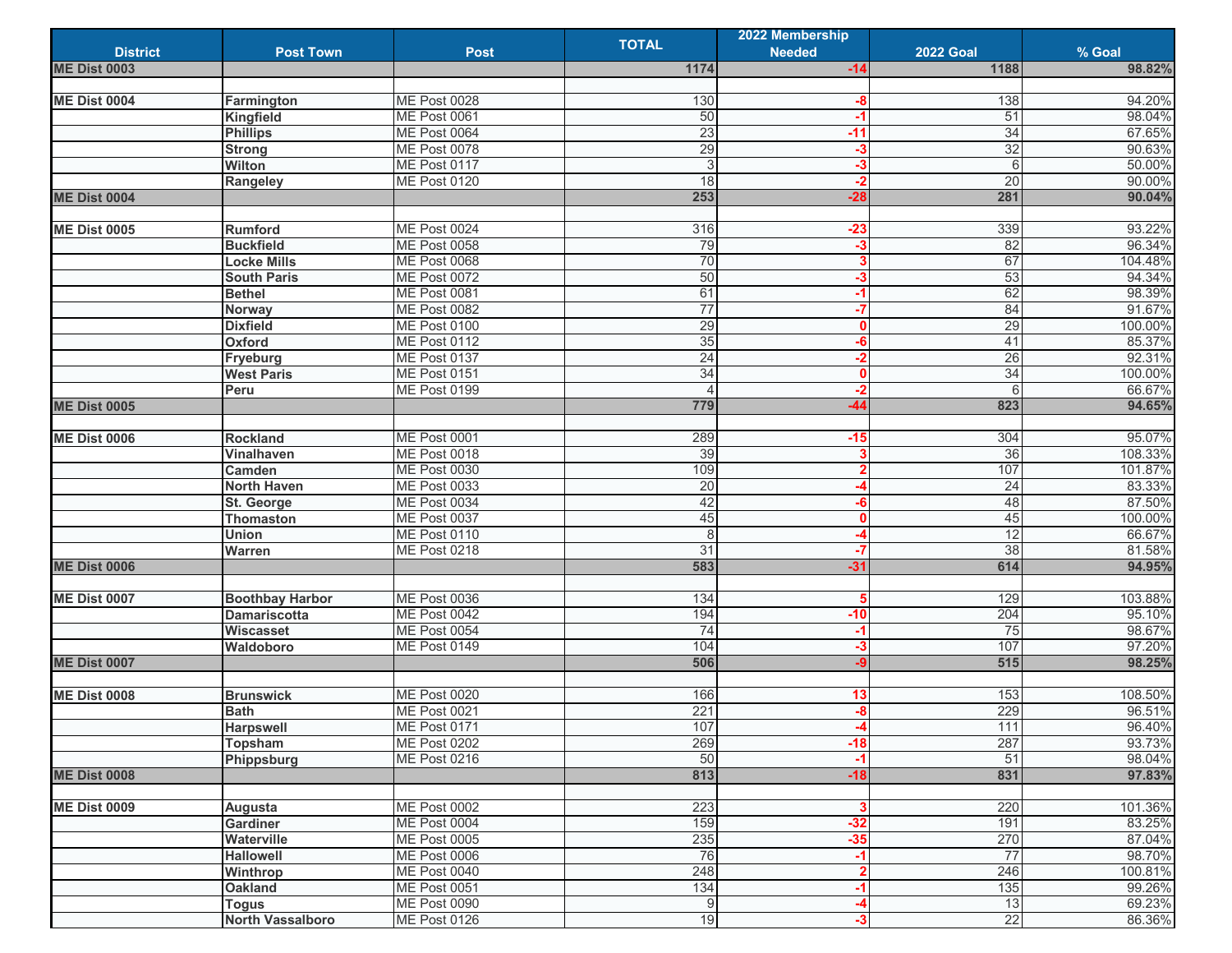|                     |                                      |                                            |                | 2022 Membership |                      |         |
|---------------------|--------------------------------------|--------------------------------------------|----------------|-----------------|----------------------|---------|
| <b>District</b>     | <b>Post Town</b>                     | <b>Post</b>                                | <b>TOTAL</b>   | <b>Needed</b>   | <b>2022 Goal</b>     | % Goal  |
|                     | <b>Richmond</b>                      | <b>ME Post 0132</b>                        | 158            | -10             | 168                  | 94.05%  |
|                     | <b>South China</b>                   | <b>ME Post 0179</b>                        | 34             | -5              | 39                   | 87.18%  |
|                     | Litchfield                           | ME Post 0181                               | 98             |                 | 97                   | 101.03% |
|                     | <b>Clinton</b>                       | ME Post 0186                               | 30             | $\mathbf{0}$    | 30                   | 100.00% |
|                     | China                                | <b>ME Post 0195</b>                        | 5              | $-3$            | 8                    | 62.50%  |
|                     | <b>Monmouth</b>                      | ME Post 0204                               | 30             | $-12$           | 42                   | 71.43%  |
|                     | Augusta                              | <b>ME Post 0205</b>                        | 47             | $-6$            | 53                   | 88.68%  |
| <b>ME Dist 0009</b> |                                      |                                            | 1505           | $-106$          | 1611                 | 93.42%  |
|                     |                                      |                                            |                |                 |                      |         |
| <b>ME Dist 0010</b> | <b>Fairfield</b>                     | ME Post 0014                               | 102            | $-12$           | 114                  | 89.47%  |
|                     | Skowhegan                            | ME Post 0016                               | 90             | $-7$            | 97                   | 92.78%  |
|                     | <b>Pittsfield</b>                    | <b>ME Post 0032</b>                        | 38             | 5               | 33                   | 115.15% |
|                     | <b>Madison</b>                       | ME Post 0039                               | 179            | $-18$           | 197                  | 90.86%  |
|                     | <b>Bingham</b>                       | ME Post 0099                               | 32             | $-1$            | 33                   | 96.97%  |
|                     | Jackman                              | <b>ME Post 0122</b>                        | 31             |                 | 30                   | 103.33% |
|                     | <b>Hartland</b>                      | ME Post 0141                               | 10             | -3              | 13                   | 76.92%  |
|                     | <b>North New Portland</b>            | ME Post 0173                               | 28             |                 | 32                   | 87.50%  |
|                     | <b>Athens</b>                        | <b>ME Post 0192</b>                        | 34             | $\mathbf{0}$    | 34                   | 100.00% |
| <b>ME Dist 0010</b> |                                      |                                            | 544            | $-39$           | 583                  | 93.31%  |
|                     |                                      |                                            |                |                 |                      |         |
| <b>ME Dist 0011</b> | <b>Belfast</b>                       | ME Post 0043                               | 139            | -6              | 145                  | 95.86%  |
|                     | <b>Unity</b>                         | <b>ME Post 0050</b>                        | 64             | $-3$            | 67                   | 95.52%  |
|                     | Winterport                           | ME Post 0138                               | 43             | $-5$            | 48                   | 89.58%  |
|                     | <b>Stockton Springs</b>              | <b>ME Post 0157</b>                        | 56             |                 | 55                   | 101.82% |
|                     | Palermo                              | ME Post 0163                               | 32             | -1              | 33                   | 96.97%  |
|                     | <b>Brooks</b>                        | ME Post 0183                               | 17             | -6              | 23                   | 73.91%  |
| <b>ME Dist 0011</b> |                                      |                                            | 351            | $-20$           | 371                  | 94.61%  |
|                     |                                      |                                            |                |                 |                      |         |
| <b>ME Dist 0012</b> | <b>Bar Harbor</b>                    | <b>ME Post 0025</b>                        | 35             | 3               | 32                   | 109.38% |
|                     | <b>Ellsworth</b>                     | ME Post 0063                               | 43             | 5               | 38                   | 113.16% |
|                     | <b>Southwest Harbor</b>              | ME Post 0069                               | 60             | -3              | 63                   | 95.24%  |
|                     | <b>Blue Hill</b>                     | <b>ME Post 0085</b>                        | 22             | -4              | 26                   | 84.62%  |
|                     | <b>Bucksport</b>                     | ME Post 0093                               | 51             | -6              | 57                   | 89.47%  |
|                     | Stonington                           | <b>ME Post 0102</b>                        | 38             | $\overline{2}$  | 36                   | 105.56% |
|                     | <b>Northeast Harbor</b>              | <b>ME Post 0103</b>                        | 13             |                 | 17                   | 76.47%  |
|                     | <b>Trenton</b>                       | <b>ME Post 0207</b>                        | 61             | $-11$           | $\overline{72}$      | 84.72%  |
| <b>ME Dist 0012</b> |                                      |                                            | 323            | $-18$           | 341                  | 94.72%  |
|                     |                                      |                                            |                |                 |                      |         |
| <b>ME Dist 0013</b> | <b>Bangor</b>                        | ME Post 0012                               | 124            |                 | 117                  | 105.98% |
|                     | <b>East Millinocket</b>              | <b>ME Post 0013</b>                        | 30             | $-2$            | 32                   | 93.75%  |
|                     | Corinna                              | <b>ME Post 0073</b>                        | 78             | $-8$            | 86                   | 90.70%  |
|                     | <b>Old Town</b>                      | ME Post 0075                               | 79             |                 | 73                   | 108.22% |
|                     | Lincoln                              | <b>ME Post 0077</b>                        | 94             | 3               | 91                   | 103.30% |
|                     | <b>Millinocket</b>                   | <b>ME Post 0080</b>                        | 143            | $\mathbf 0$     | 143                  | 100.00% |
|                     | Orono                                | ME Post 0084                               | 84             | $-14$           | 98                   | 85.71%  |
|                     |                                      | ME Post 0097                               | 52             | -6              | 58                   | 89.66%  |
|                     | Howland<br><b>Brewer</b>             | <b>ME Post 0098</b>                        | 46             | $-6$            | 52                   | 88.46%  |
|                     |                                      | <b>ME Post 0105</b>                        | 65             | 5               | 60                   | 108.33% |
|                     | <b>Newport</b><br><b>Etna-Carmel</b> |                                            | 39             | 3               | 36                   |         |
|                     |                                      | <b>ME Post 0107</b><br><b>ME Post 0115</b> |                |                 |                      | 108.33% |
|                     | <b>East Corinth</b>                  |                                            | 23             | $-2$            | 25<br>$\overline{7}$ | 92.00%  |
|                     | Lee                                  | ME Post 0160                               | 5              | $-2$            |                      | 71.43%  |
|                     | Hermon                               | <b>ME Post 0200</b>                        | 36             |                 | 35                   | 102.86% |
|                     | <b>Dixmont</b>                       | <b>ME Post 0201</b>                        | 11             | $-3$            | 14                   | 78.57%  |
|                     | Glenburn                             | ME Post 0211                               | $\overline{4}$ | $-2$            | 6                    | 66.67%  |